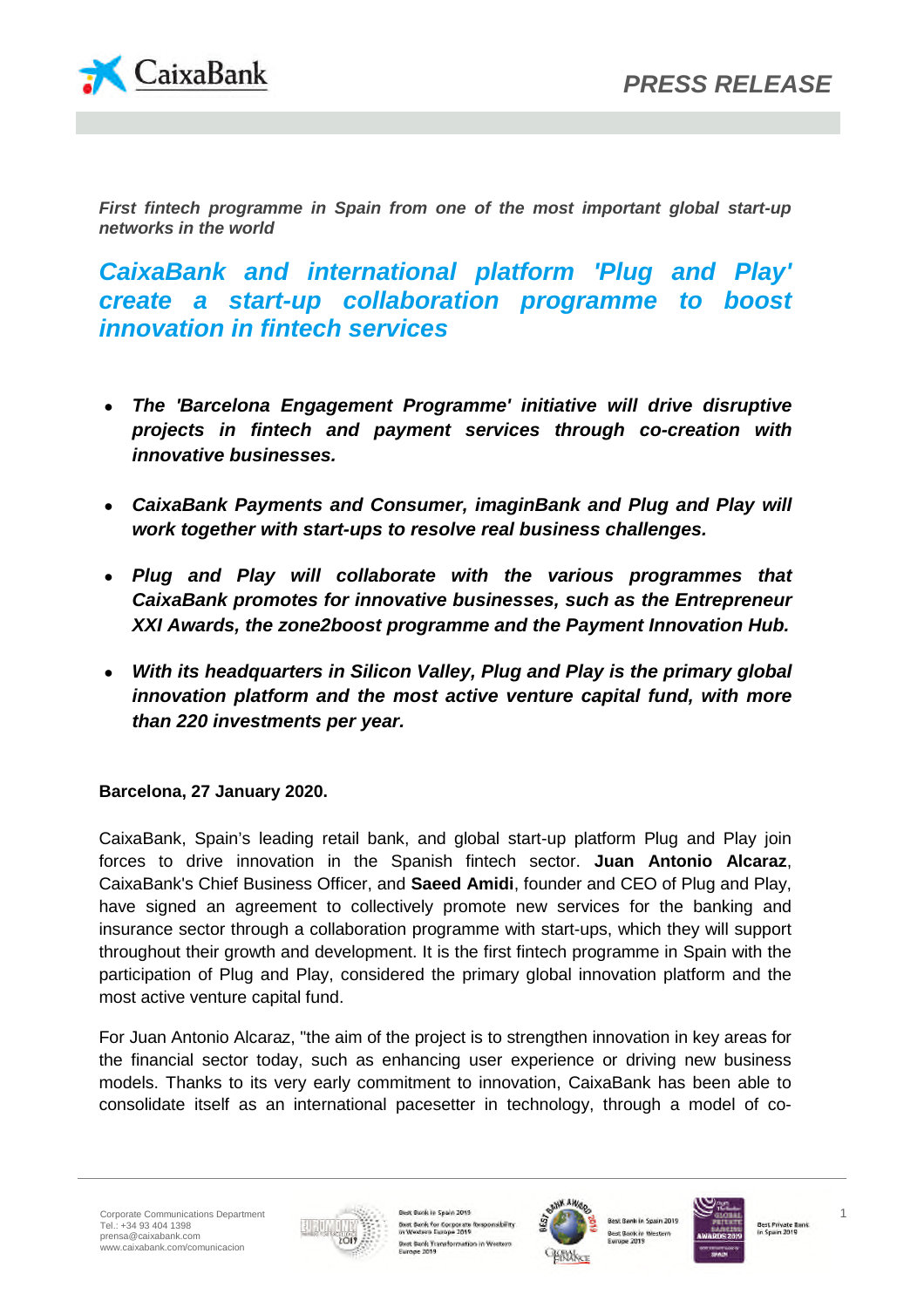

creation with third parties. This agreement aims to strengthen the model, through new ideas contributed by early-stage businesses, as well as through the connection with the international Plug and Play network, with a focus on start-ups from the fintech sector offering disruptive proposals, both in the mobile sphere and in payment services, which have already demonstrated their success in the market."

Meanwhile, Saeed Amidi said "We are very proud to form part of this project alongside CaixaBank. CaixaBank is a financial institution that has clearly shown its commitment to innovation, and is open to the ideas and contributions of third parties, with a focused objective to grow and improve user experience. This collaboration will demonstrate the quality of our services, and allow us to continue our path of growth in Spain. At Plug and Play, we have extensive experience in corporate innovation, with more than 400 partners around the world. Every day, these big corporations trust us to help them with their innovation strategies, especially in the implementation of new technologies from start-ups."

# **A new programme for start-ups: Barcelona Engagement Programme**

The agreement is primarily articulated through the creation of the 'Barcelona Engagement Programme', the first innovation programme involving Plug and Play in Barcelona. A committee of specialists linked with the programme will identify and select innovative businesses in early phases with fintech and insurtech projects. These companies will be supported by experts to develop proof of concept, and will work together with teams from CaixaBank Payments and Consumer, imaginBank and Plug and Play to solve real business challenges.

Furthermore, the agreement with Plug and Play establishes the collaboration to locate innovative projects in the fintech sector that are setting up in other parts of the world, and to explore potential alliances.

Plug and Play has vast experience in strengthening collaborations between start-ups and large companies. Since its creationin 2009, it has worked to create the principal open innovation platform in the world, where 400 corporations and more than 25,000 start-ups collaborate to design the future of up to 17 different sectors, such as fintech, mobility or retail.

## **CaixaBank: a model of co-creation to drive innovative services**

Meanwhile, the alliance with Plug and Play means that the platform will also work in partnership with CaixaBank's various lines of open innovation. In its strategy to develop new services and user experience, the entity promotes collaborative work with third parties



ok in Spain 2019 Bust Bank for Corporate Res<br>in Western Europe 2019 and follows: Best Bank Transformation in Western<br>Europe 2019



est Bank in West

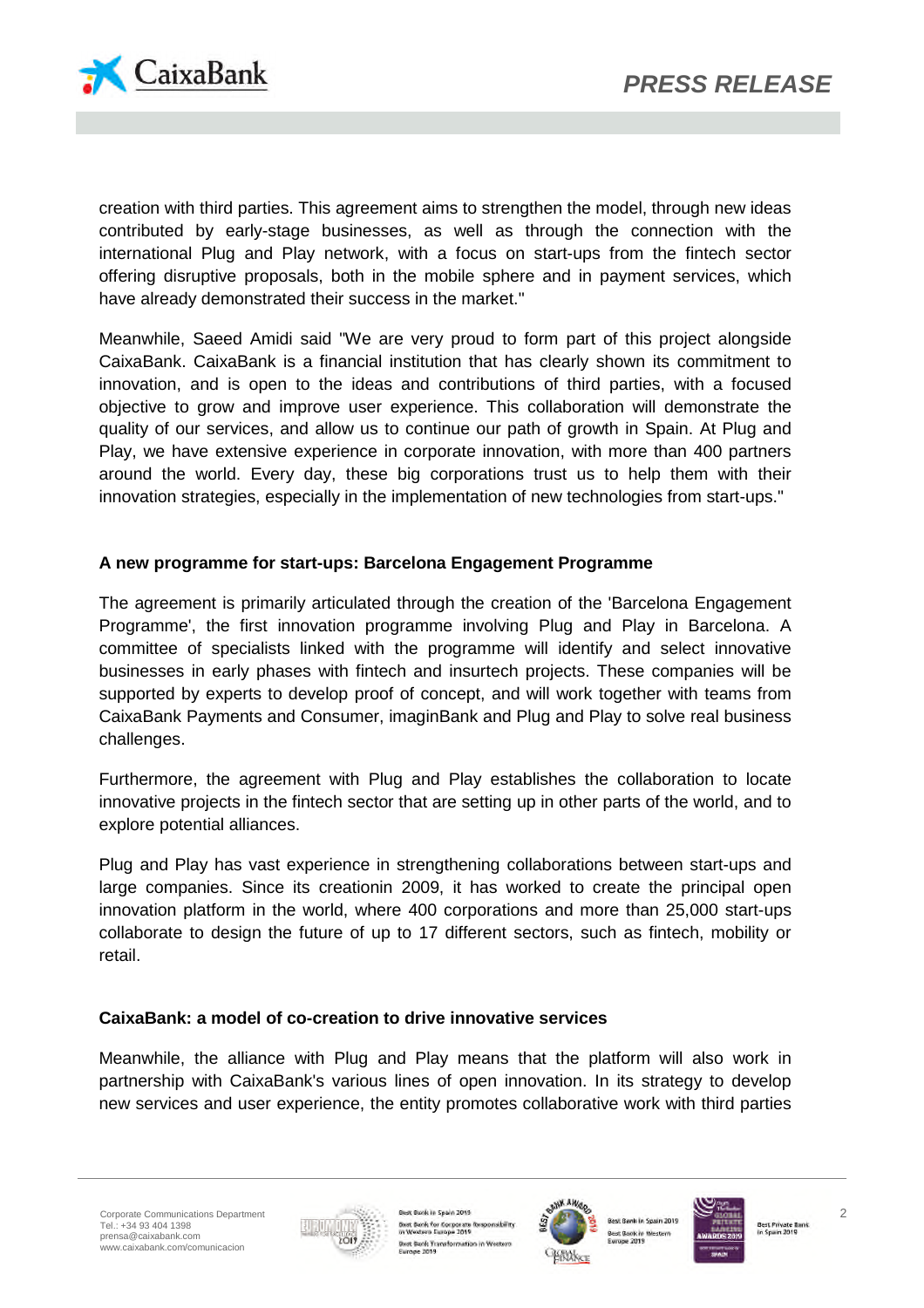

to detect trends and opportunities, through initiatives such as the Payment Innovation Hub, a multi-sector alliance of businesses formed of CaixaBank, Global Payments, Samsung, Visa and Arval, as well as the zone2boost programme.

In this regard, it is important to highlight the synergies of the 'Barcelona Engagement Programme' with zone2boost, created by CaixaBank in collaboration with Global Payments and Ingenico. This programme, started in 2019, specialises in identifying new business initiatives in the area of technology for retailers and supporting them in their growth, so that they can offer entrepreneurs the opportunity to access high volumes of customers with their projects.

# **Support for start-ups and entrepreneurs**

CaixaBank has a deep understanding of the entrepreneurial sector. The company's experience in this area is reflected in DayOne, a specific division for global start-ups and scale-ups with high growth potential. As well as advising innovative companies about financial services and everything they need to develop their business, DayOne provides an intensive programme of training and networking activities.

Furthermore, through DayOne, CaixaBank holds the Entrepreneur XXI Awards each year, co-awarded with the Ministry of Industry, Commerce and Tourism, through Enisa. It is the most established convocation for entrepreneurs in Spain, due to hold the thirteenth edition in 2020. The Entrepreneur XXI Awards recognise the work of the most innovative start-ups with the highest impact in their territories. As well as cash prizes, the winners gain access to international training programmes in key locations for the entrepreneurial ecosystem, such as Silicon Valley and Cambridge University.

## **About CaixaBank Payments & Consumer**

CaixaBank Payments & Consumer is the company formed following the merger of CaixaBank's payment and consumer financing subsidiaries. The company manages an outstanding credit of around €8.3 billion, and is the leading company for card payments, with 17.8 million units commercialised and a turnover share of 23% of purchases and 28% through POS terminals in shops. CaixaBank also holds a leading position in the Spanish mobile payments market, in which its market share is of over 30%.

The creation of CaixaBank Payments & Consumer allows it to manage the entire consumer financing, marketplace and payments businesses comprehensively, to respond to the needs of the sector globally whilst technological development accelerates.



ok in Spain 2019 Best Bank for Corporate Re diam. Best Bank Transformation in Wester<br>Europe 2019



**C Bank in West**